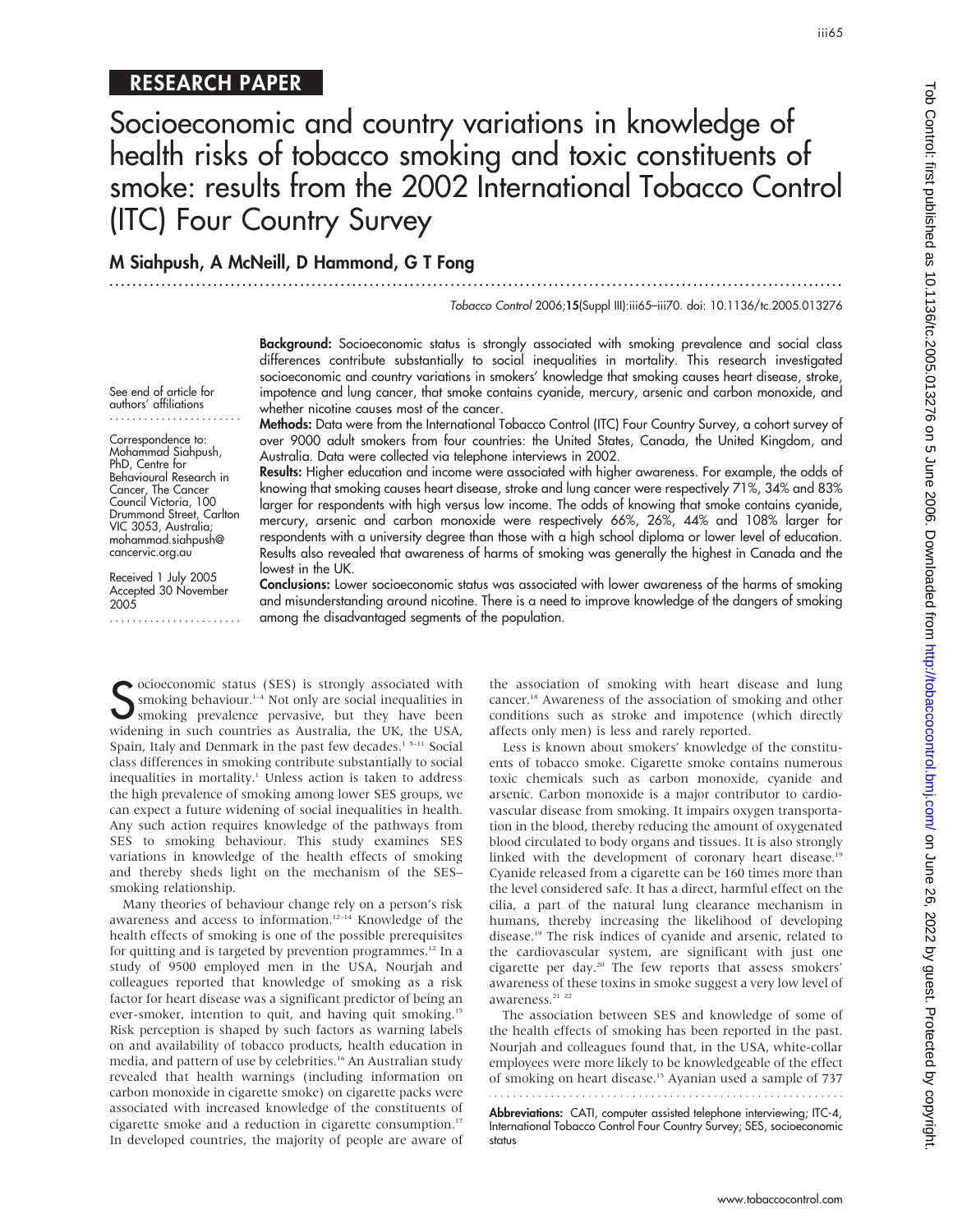smokers in the USA and reported that high education was related to a greater awareness that smoking increased the risk of myocardial infarction.23 Similar findings about the association of education and occupation with the knowledge of heart disease are reported in Canada<sup>12</sup> and Sweden.<sup>24</sup> The few studies that have examined the association of SES with knowledge of lung cancer<sup>25 26</sup> and stroke<sup>27</sup> suggest a positive relationship. There are no published studies on knowledge that smoking is a cause of impotence. Neither do we know of any studies on SES variations in knowledge of chemical constituents of smoke.

Given that having knowledge of the health effects of smoking is essential for behaviour change, an examination of socioeconomic differences in knowledge can help explain part of the pronounced SES differentials in smoking prevalence and cessation rates. The aim of this study was to use population data from the USA, UK, Canada and Australia, and investigate socioeconomic and country variations in smokers' knowledge that smoking causes heart disease, stroke, impotence and lung cancer, and that smoke contains cyanide, mercury, arsenic and carbon monoxide. We also examined SES and country variations in whether smokers thought nicotine causes most of the cancer. Nicotine is the addictive drug in cigarette smoke but there is no evidence that it causes cancer. Knowledge of this is important because nicotine replacement therapies are a proven effective therapy for smoking cessation, and if smokers believe nicotine causes cancer they are unlikely to want to use these treatments.

### METHODS

We used data from the International Tobacco Control Four Country Survey (ITC-4). Participants were 9058 adult smokers (18 years or older, smoked more than 100 cigarettes in their life, and smoked at least once in the past 30 days) from one of four countries: Canada ( $n = 2214$ ), the United States ( $n = 2138$ ), the United Kingdom ( $n = 2401$ ), and Australia ( $n = 2305$ ). The ITC-4 cohort was constructed from probability sampling methods with telephone numbers selected at random from the population of each country,

within strata defined by geographic region and community size. Eligible households were identified by asking a household informant the number of adult smokers. The next birthday method<sup>28</sup> was used to select the respondent in households with more than one eligible adult smoker.

ITC-4 is standardised across the four countries: respondents in each country are asked the same questions, with only minor variations for colloquial speech. The survey was conducted using computer assisted telephone interviewing (CATI) software and was completed in two calls: a 10-minute recruitment call was followed one week later by a 40-minute main survey. In order to increase recruitment rates,<sup>29</sup> participants were mailed compensation equivalent to US\$10 before completing the main survey. Interviews were conducted by two survey firms: Roy Morgan Research (Melbourne, Australia) surveyed Australian and UK respondents, and Environics Research Group (Toronto, Canada) surveyed Canadian and US respondents. All aspects of the interviewer training and calling protocol were standardised across the two survey firms and closely supervised by the ITC-4 team. The present analysis is limited to respondents from Wave 1, conducted between October and December 2002. A full description of the ITC-4 methodology, sample profile, and survey rates, including comparisons with national benchmarks, is available at http://www.itcproject.org (see also Thompson et al,<sup>30</sup> in this supplement). The present analysis is limited to daily smokers, whose characteristics are shown in table 1.

Respondents were asked to state whether they believed smoking causes heart disease, stroke, impotence and lung cancer in smokers, and whether ''the nicotine in cigarettes is the chemical that causes most of the cancer''. They were also asked to state whether they believed any of the following chemicals were included in cigarette smoke: cyanide, mercury, arsenic and carbon monoxide. Response categories were ''yes'' and ''no''.

We used education and household income as SES indicators. Level of education consisted of three categories: high school diploma or lower; technical, trade school, community college, or some university; university degree.

| <b>Variables</b>                        | <b>USA</b><br>$n = 2135$ | Canada<br>$n = 2202$ | <b>UK</b><br>$n = 2376$ | Australia<br>$n = 2296$ |
|-----------------------------------------|--------------------------|----------------------|-------------------------|-------------------------|
| $%$ female                              | 46.4                     | 45.9                 | 49.9                    | 44.6                    |
| Age (years)                             |                          |                      |                         |                         |
| $18 - 24$                               | 15.5                     | 14.3                 | 14.2                    | 17.2                    |
| $25 - 39$                               | 31.1                     | 33.7                 | 33.4                    | 35.5                    |
| $40 - 54$                               | 35.9                     | 34.9                 | 28.5                    | 32.1                    |
| $55+$                                   | 17.6                     | 17.1                 | 23.9                    | 15.1                    |
| Education                               |                          |                      |                         |                         |
| Low                                     | 45.2                     | 47.6                 | 63.4                    | 67.8                    |
| Medium                                  | 43.5                     | 39.5                 | 24.7                    | 20.1                    |
| High                                    | 11.3                     | 12.9                 | 11.9                    | 12.1                    |
| Income                                  |                          |                      |                         |                         |
| Low                                     | 36.0                     | 27.5                 | 28.1                    | 25.6                    |
| Medium                                  | 34.9                     | 36.5                 | 33.7                    | 34.8                    |
| High                                    | 21.7                     | 27.4                 | 28.5                    | 33.6                    |
| No information                          | 7.4                      | 8.5                  | 9.7                     | 5.9                     |
| % saying smoking causes:                |                          |                      |                         |                         |
| Heart disease                           | 85.8                     | 90.9                 | 89.6                    | 88.6                    |
| Stroke                                  | 73.2                     | 82.7                 | 70.3                    | 80.7                    |
| Impotence                               | 34.3                     | 59.6                 | 36.2                    | 35.6                    |
| Lung cancer                             | 94.4                     | 94.8                 | 93.7                    | 94.3                    |
| % saying nicotine causes most of cancer | 44.2                     | 40.7                 | 49.4                    | 44.8                    |
| % saying tobacco smoke contains:        |                          |                      |                         |                         |
| Cyanide                                 | 51.7                     | 71.9                 | 25.1                    | 44.3                    |
| Mercury                                 | 17.1                     | 26.0                 | 11.0                    | 16.7                    |
| Arsenic                                 | 42.1                     | 57.7                 | 17.0                    | 41.0                    |
| Carbon monoxide                         | 85.0                     | 90.8                 | 64.6                    | 82.6                    |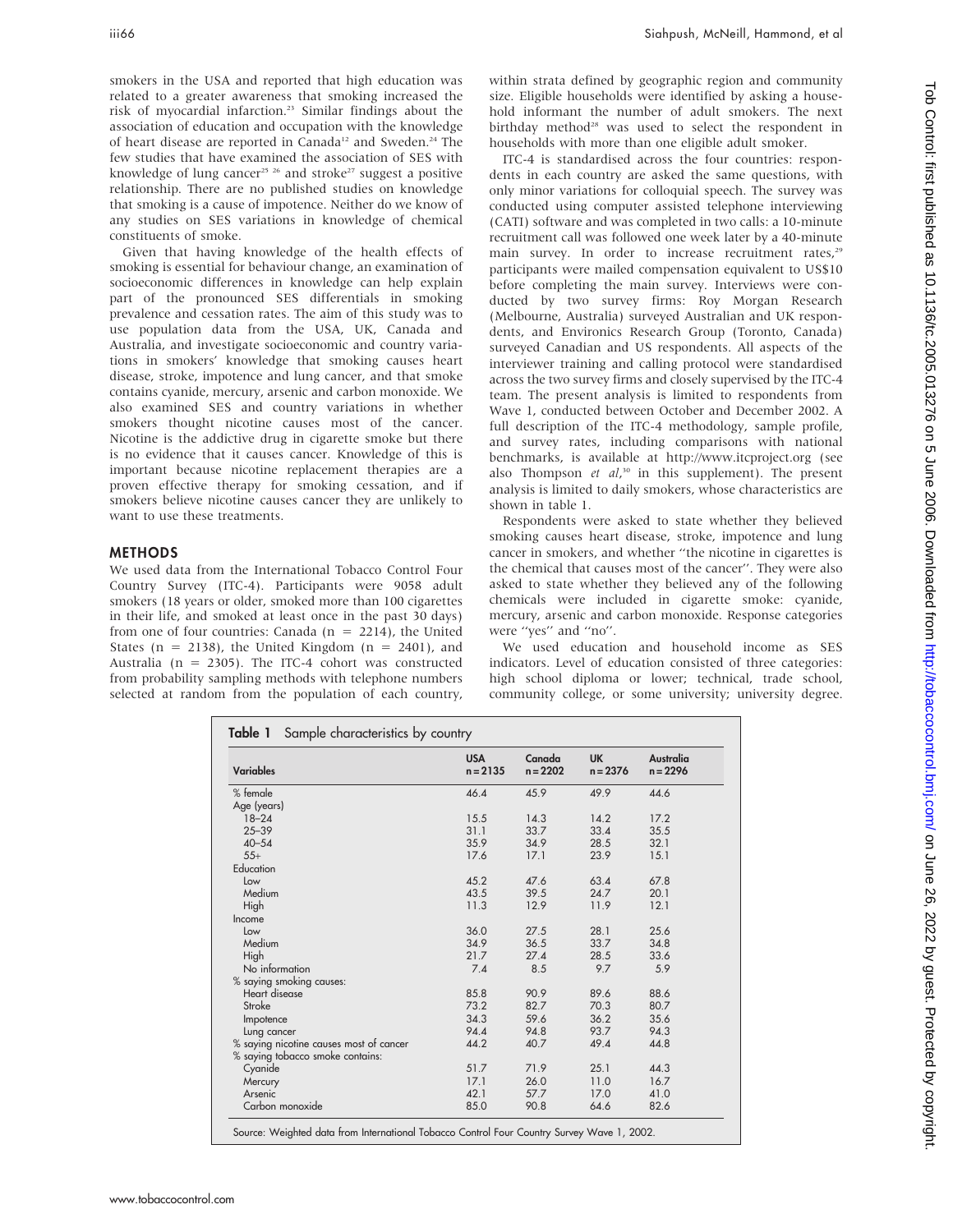Annual income was categorised into ''under \$30 000'', ''\$30 000–\$59 999'', and ''\$60 000 and over'' for the US, Canadian, and Australian samples. For the UK sample, we used the following categories: "£15 000 or under", "£15001-£30,000'' and ''£30 001 and over''. These categorisation schemes resulted in a similar distribution across countries and approximated tertile divisions.

The study protocol was cleared for ethics by the institutional review boards or research ethics boards in each of the countries: the University of Waterloo (Canada), Roswell Park Cancer Institute (USA), University of Illinois-Chicago (USA), University of Strathclyde (UK), and The Cancer Council Victoria (Australia).

Stata 7 was used for all statistical analyses.<sup>31</sup> The analysis of predictors of the knowledge that smoking leads to impotence was performed on the subsample of men. Cases with missing data were excluded from analyses, except for income where missing data were modelled.

#### RESULTS

Table 1 provides sample characteristics for each country. About 10% or more of smokers did not believe that smoking causes heart disease. Over 20% and 40% did not believe smoking causes stroke and impotence, respectively. A sizeable minority in all countries (ranging from 41% in Canada to 49% in the UK) believed that nicotine causes most of the cancer. Awareness of some of the constituents of smoke was particularly low, especially in the UK. For example, only 11% and 17% of smokers in this country believed that smoke

contains mercury and arsenic, respectively. Awareness of the harms of smoking was the highest in Canada. The UK had the lowest awareness for most knowledge items.

Table 2 presents bivariate relationships between each knowledge item and education and income, by country. For nearly all knowledge items, higher education and income levels were associated with higher awareness.

As shown in table 3, higher education was associated with higher awareness, and this relationship was significant for stroke, impotence and stating that nicotine in cigarettes causes most of the cancer. Higher income was significantly associated with higher awareness for all items except impotence. As was the case in bivariate results, respondents from Canada were more likely to be aware of the health consequences of smoking than any other country. Generally, respondents in the USA were least likely to have knowledge of the harms of smoking. There were no country interactions with SES indicators. Table 3 also reveals that the link between knowledge of health hazards of smoking decreases with age.

As shown in table 4, higher education was significantly associated with the knowledge that smoke contains cyanide, mercury, arsenic and carbon monoxide. Higher income was significantly associated with higher awareness of cyanide, but not of mercury and carbon monoxide. There was a significant country–income interaction in the regression model for arsenic. The odds ratios for medium and high income were significant in the USA and Canada. In the USA, these odds ratios were 1.24 (95% confidence interval (CI)

|                  | <b>Smoking causes:</b> |               |           |                |                                          | <b>Tobacco smoke contains:</b> |         |         |                    |
|------------------|------------------------|---------------|-----------|----------------|------------------------------------------|--------------------------------|---------|---------|--------------------|
|                  | Heart<br>disease       | <b>Stroke</b> | Impotence | Lung<br>cancer | <b>Nicotine causes</b><br>most of cancer | Cyanide                        | Mercury | Arsenic | Carbon<br>monoxide |
| <b>USA</b>       |                        |               |           |                |                                          |                                |         |         |                    |
| Education        |                        |               |           |                |                                          |                                |         |         |                    |
| Low              | 83.7                   | 71.6          | 33.7      | 93.5           | 50.8                                     | 45.9                           | 15.1    | 39.1    | 81.7               |
| Medium           | 87.0                   | 74.1          | 35.9      | 95.4           | 41.0                                     | 54.8                           | 17.8    | 42.5    | 87.7               |
| High             | 88.8                   | 76.4          | 31.0      | 93.6           | 30.0                                     | 62.8                           | 22.3    | 52.3    | 88.0               |
| Income           |                        |               |           |                |                                          |                                |         |         |                    |
| Low              | 85.3                   | 72.1          | 32.7      | 93.8           | 51.4                                     | 43.3                           | 15.8    | 36.2    | 83.6               |
| Medium           | 87.1                   | 74.3          | 36.9      | 96.0           | 43.4                                     | 52.8                           | 16.7    | 42.5    | 86.8               |
| High             | 88.5                   | 74.2          | 32.8      | 95.1           | 32.2                                     | 65.7                           | 19.7    | 51.4    | 86.9               |
| <b>CANADA</b>    |                        |               |           |                |                                          |                                |         |         |                    |
| Education        |                        |               |           |                |                                          |                                |         |         |                    |
| Low              | 89.9                   | 81.0          | 55.2      | 93.5           | 49.1                                     | 68.8                           | 25.4    | 52.2    | 89.6               |
| Medium           | 91.5                   | 84.5          | 62.4      | 95.9           | 33.5                                     | 75.3                           | 26.6    | 62.4    | 92.2               |
|                  |                        |               |           |                |                                          |                                |         |         |                    |
| High             | 92.6                   | 83.6          | 67.2      | 96.7           | 32.0                                     | 73.3                           | 26.2    | 63.2    | 90.4               |
| Income           |                        |               |           |                |                                          |                                |         |         |                    |
| Low              | 87.2                   | 79.2          | 54.9      | 93.2           | 45.7                                     | 67.8                           | 25.7    | 49.6    | 91.9               |
| Medium           | 90.5                   | 82.4          | 59.4      | 94.8           | 42.3                                     | 71.4                           | 26.5    | 60.2    | 89.6               |
| High             | 95.2                   | 87.6          | 65.3      | 97.4           | 31.6                                     | 77.7                           | 27.1    | 65.0    | 91.4               |
| <b>UK</b>        |                        |               |           |                |                                          |                                |         |         |                    |
| Education        |                        |               |           |                |                                          |                                |         |         |                    |
| Low              | 88.5                   | 69.2          | 32.2      | 92.7           | 55.8                                     | 21.5                           | 10.0    | 14.7    | 58.6               |
| Medium           | 91.0                   | 73.0          | 38.0      | 94.7           | 44.8                                     | 27.0                           | 11.9    | 18.4    | 71.5               |
| High             | 92.2                   | 70.6          | 53.9      | 96.8           | 25.3                                     | 40.0                           | 13.9    | 26.8    | 82.6               |
| Income           |                        |               |           |                |                                          |                                |         |         |                    |
| Low              | 84.3                   | 64.2          | 31.1      | 90.5           | 57.4                                     | 21.3                           | 10.9    | 17.1    | 57.7               |
| Medium           | 91.5                   | 74.7          | 35.8      | 95.7           | 47.3                                     | 26.4                           | 11.1    | 17.1    | 65.9               |
| High             | 93.8                   | 73.3          | 43.5      | 96.8           | 39.4                                     | 29.4                           | 10.4    | 18.3    | 72.4               |
| <b>AUSTRALIA</b> |                        |               |           |                |                                          |                                |         |         |                    |
| Education        |                        |               |           |                |                                          |                                |         |         |                    |
| Low              | 88.0                   | 80.3          | 34.4      | 93.6           | 50.6                                     | 42.6                           | 16.0    | 39.3    | 80.3               |
| Medium           |                        |               |           |                | 34.2                                     |                                |         | 44.7    | 85.9               |
|                  | 90.4                   | 80.8          | 34.8      | 95.5           |                                          | 43.9                           | 17.4    |         |                    |
| High             | 89.1                   | 83.0          | 43.3      | 95.8           | 30.3                                     | 54.8                           | 19.8    | 44.0    | 90.1               |
| Income           |                        |               |           |                |                                          |                                |         |         |                    |
| Low              | 85.9                   | 78.4          | 35.6      | 91.6           | 51.9                                     | 41.4                           | 19.3    | 37.9    | 80.6               |
| Medium           | 89.2                   | 81.1          | 34.5      | 94.4           | 43.0                                     | 45.2                           | 18.1    | 43.0    | 83.6               |
| High             | 91.1                   | 83.6          | 37.3      | 96.5           | 40.1                                     | 48.0                           | 13.2    | 43.5    | 84.0               |

Source: Weighted data from International Tobacco Control Four Country Survey Wave 1, 2002. \*All numbers are percentages.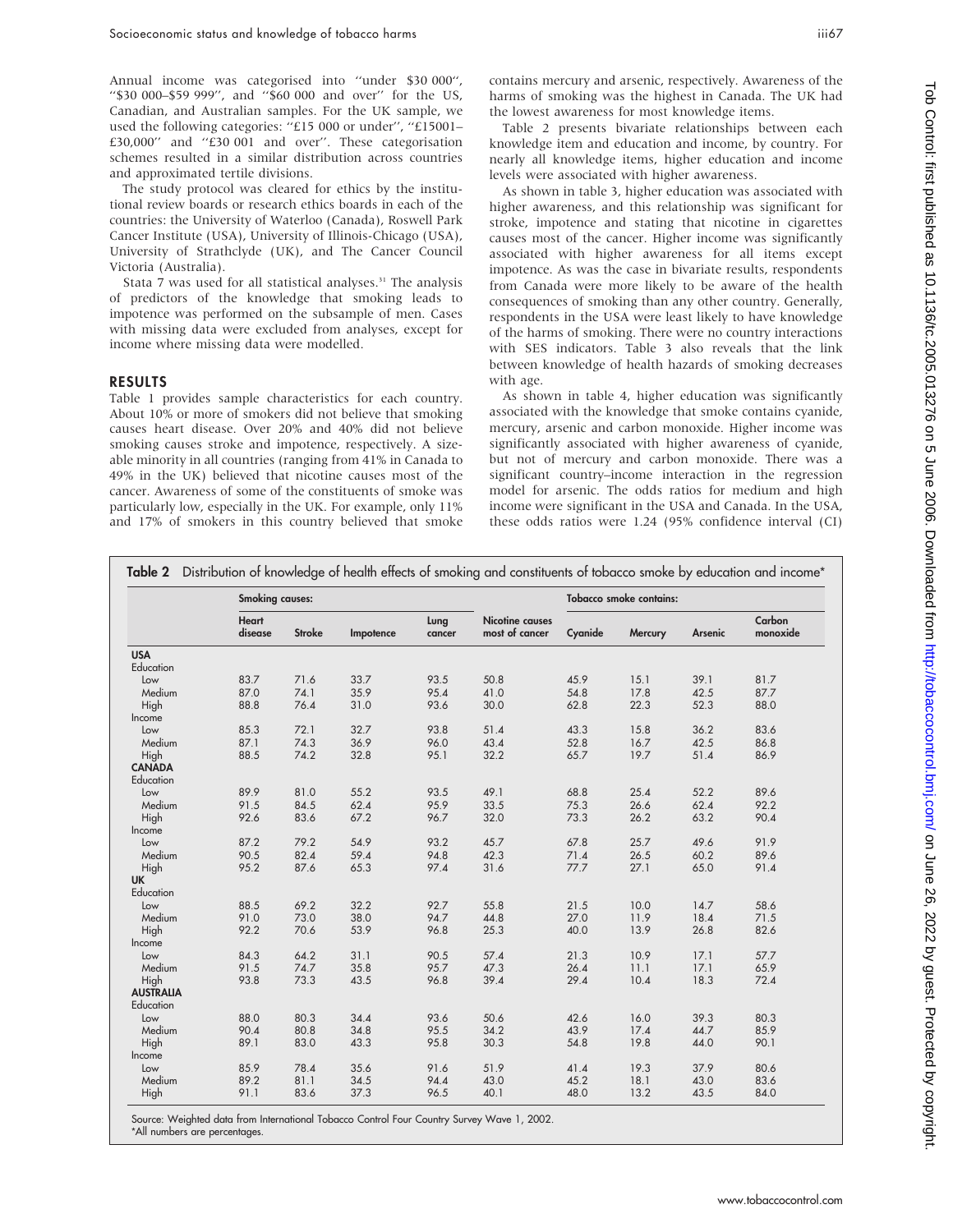| Table 3 Adjusted odds ratios (95% confidence intervals) from logistic regression of having knowledge that smoking causes |  |  |  |  |  |
|--------------------------------------------------------------------------------------------------------------------------|--|--|--|--|--|
| selected diseases on sociodemographic covariates                                                                         |  |  |  |  |  |

|            | Knowledge that tobacco causes: | Nicotine cause of most |                       |                       |                       |
|------------|--------------------------------|------------------------|-----------------------|-----------------------|-----------------------|
|            | <b>Heart disease</b>           | <b>Stroke</b>          | Impotence             | Lung cancer           | cancers*              |
| Sex        |                                |                        |                       |                       |                       |
| Male       | 1.00                           | 1.00                   |                       | 1.00                  | 1.00                  |
| Female     | 1.02 (0.89 to 1.17)            | $1.20$ (1.08 to 1.33)  |                       | 1.13 (0.94 to 1.36)   | 0.82 (0.75 to 0.89)   |
| Age        |                                |                        |                       |                       |                       |
| $18 - 24$  | 2.49 (1.97 to 3.15)            | $1.32$ (1.12 to 1.57)  | $1.63$ (1.31 to 2.04) | 8.75 (5.60 to 13.69)  | $1.47$ (1.26 to 1.71) |
| $25 - 39$  | $2.28$ (1.91 to 2.74)          | $1.53$ (1.33 to 1.76)  | $1.39$ (1.15 to 1.68) | 4.70 (3.62 to 6.09)   | $1.34$ (1.18 to 1.52) |
| $40 - 54$  | 1.92 (1.61 to 2.28)            | $1.54$ (1.34 to 1.77)  | $1.26$ (1.05 to 1.52) | 2.26 (1.83 to 2.79)   | $1.15$ (1.02 to 1.30) |
| $55+$      | 1.00                           | 1.00                   | 1.00                  | 1.00                  | 1.00                  |
| Education  |                                |                        |                       |                       |                       |
| Low        | 1.00                           | 1.00                   | 1.00                  | 1.00                  | 1.00                  |
| Medium     | 1.13 (0.97 to 1.32)            | $1.12$ (1.00 to 1.26)  | $1.11$ (0.96 to 1.28) | $1.14$ (0.92 to 1.42) | $1.61$ (1.46 to 1.78) |
| High       | $1.14$ (0.91 to 1.43)          | $1.15$ (0.97 to 1.35)  | $1.51$ (1.24 to 1.83) | $1.25$ (0.91 to 1.73) | 2.36 (2.04 to 2.72)   |
| Income     |                                |                        |                       |                       |                       |
| Low        | 1.00                           | 1.00                   | 1.00                  | 1.00                  | 1.00                  |
| Medium     | 1.21 $(1.03 \text{ to } 1.43)$ | 1.17 (1.03 to 1.32)    | $1.10$ (0.93 to 1.30) | $1.34$ (1.07 to 1.68) | $1.24$ (1.11 to 1.38) |
| High       | 1.71 (1.40 to 2.08)            | $1.34$ (1.17 to 1.54)  | $1.14$ (0.96 to 1.36) | $1.83$ (1.39 to 2.41) | $1.53$ (1.36 to 1.72) |
| No info    | $0.82$ (0.65 to 1.04)          | $0.91$ (0.75 to 1.10)  | $0.97$ (0.73 to 1.29) | $0.64$ (0.48 to 0.84) | $0.98$ (0.83 to 1.16) |
| Country    |                                |                        |                       |                       |                       |
| <b>USA</b> | 1.00                           | 1.00                   | 1.00                  | 1.00                  | 1.00                  |
| Canada     | $1.61(1.33 \text{ to } 1.95)$  | 1.78 (1.54 to 2.07)    | $2.45$ (2.04 to 2.94) | 1.16 (0.89 to 1.52)   | $1.13$ (1.00 to 1.28) |
| <b>UK</b>  | $1.57$ (1.30 to 1.90)          | $0.90$ (0.78 to 1.02)  | $1.12$ (0.93 to 1.35) | $1.12$ (0.87 to 1.45) | $0.81$ (0.71 to 0.91) |
| Australia  | $1.22$ (1.01 to 1.47)          | $1.50$ (1.29 to 1.73)  | $1.10$ (0.91 to 1.32) | $0.92$ (0.70 to 1.19) | 0.96 (0.85 to 1.09)   |

1.00 to 1.52) and 1.62 (95% CI 1.28 to 2.05), and in Canada, they were 1.40 (95% CI 1.13 to 1.74) and 1.54 (95% CI 1.22 to 1.95). There was no significant relationship between income and knowledge of arsenic in the UK and Australia. As was the case in bivariate results, respondents from Canada were most likely and those from the UK were least likely to be

aware of toxic constituents of smoke. Table 4 also reveals that the knowledge of constituents of smoke decreases with age.

In analyses not shown here, we controlled for the number of cigarettes smoked per day and time to first cigarette after waking. None of the results reported above changed notably.

|                   | Knowledge that tobacco smokes contains: |                                |                                |                       |  |  |  |
|-------------------|-----------------------------------------|--------------------------------|--------------------------------|-----------------------|--|--|--|
|                   | Cyanide                                 | Mercury                        | Arsenic                        | Carbon monoxide       |  |  |  |
| Sex               |                                         |                                |                                |                       |  |  |  |
| Male              | 1.00                                    | 1.00                           | 1.00                           | 1.00                  |  |  |  |
| Female            | 0.81 (0.74 to 0.88)                     | 0.80 (0.72 to 0.90)            | $0.74$ (0.68 to 0.81)          | 0.70 (0.62 to 0.78)   |  |  |  |
| Age               |                                         |                                |                                |                       |  |  |  |
| $18 - 24$         | 1.89 (1.61 to 2.22)                     | $1.15(0.94 \text{ to } 1.40)$  | 1.72 (1.47 to 2.03)            | 1.80 (1.46 to 2.22)   |  |  |  |
| $25 - 39$         | 1.64 (1.44 to 1.88)                     | 1.20 $(1.01$ to $1.41)$        | 1.54 $(1.34 \text{ to } 1.77)$ | 1.15 (0.99 to 1.34)   |  |  |  |
| $40 - 54$         | 1.58 (1.38 to 1.80)                     | 1.16 (0.98 to 1.38)            | 1.47 (1.28 to 1.69)            | 1.02 (0.88 to 1.19)   |  |  |  |
| $55+$             | 1.00                                    | 1.00                           | 1.00                           | 1.00                  |  |  |  |
| Education         |                                         |                                |                                |                       |  |  |  |
| Low               | 1.00                                    | 1.00                           | 1.00                           | 1.00                  |  |  |  |
| Medium            | 1.28 (1.16 to 1.42)                     | 1.09 (0.96 to 1.24)            | 1.30 (1.17 to 1.44)            | 1.61 (1.41 to 1.84)   |  |  |  |
| High              | 1.66 (1.44 to 1.91)                     | 1.26 $(1.06 \text{ to } 1.50)$ | 1.44 (1.25 to 1.66)            | 2.08 (1.71 to 2.54)   |  |  |  |
| Income            |                                         |                                |                                |                       |  |  |  |
| Low               | 1.00                                    | 1.00                           | 1.00                           | 1.00                  |  |  |  |
| Medium            | 1.14 (1.02 to 1.28)                     | $0.95$ (0.83 to 1.10)          | 1.24 (1.00 to 1.52)            | 1.06 (0.92 to 1.21)   |  |  |  |
| High              | $1.31$ (1.16 to 1.48)                   | $0.85$ (0.73 to 1.00)          | 1.62 (1.28 to 2.05)            | 1.11 (0.96 to 1.30)   |  |  |  |
| No information    | $0.93$ (.078 to 1.12)                   | $0.92$ (0.73 to 1.16)          | $1.05$ (0.73 to 1.51)          | $0.75$ (0.61 to 0.92) |  |  |  |
| Country           |                                         |                                |                                |                       |  |  |  |
| <b>USA</b>        | 1.00                                    | 1.00                           | 1.00                           | 1.00                  |  |  |  |
| Canada            | 2.40 (2.11 to 2.73)                     | $1.63$ (1.40 to 1.89)          | 1.79 $(1.45 \text{ to } 2.21)$ | $1.58$ (1.31 to 1.91) |  |  |  |
| <b>UK</b>         | $0.30$ (0.27 to 0.35)                   | $0.57$ (0.47 to 0.68)          | $0.39$ (0.31 to 0.50)          | $0.33$ (0.28 to 0.38) |  |  |  |
| Australia         | 0.70 (0.62 to 0.79)                     | $0.93$ (0.79 to 1.09)          | $1.13$ (0.91 to $1.41$ )       | $0.79$ (0.67 to 0.94) |  |  |  |
| Country*Income    |                                         |                                |                                |                       |  |  |  |
| Canada*Med        |                                         |                                | $1.13$ (0.84 to 1.53)          |                       |  |  |  |
| Canada*High       |                                         |                                | $0.95$ (0.68 to 1.32)          |                       |  |  |  |
| Canada*No info    |                                         |                                | $0.97(0.59)$ to 1.59)          |                       |  |  |  |
| UK*Med            |                                         |                                | $0.69$ (0.48 to 0.95)          |                       |  |  |  |
| UK*High           |                                         |                                | $0.50$ (0.35 to 0.73)          |                       |  |  |  |
| UK*No info        |                                         |                                | $0.67$ (0.38 to 1.19)          |                       |  |  |  |
| Australia*Med     |                                         |                                | $0.85$ (0.63 to 1.14)          |                       |  |  |  |
| Australia*High    |                                         |                                | $0.60$ (0.44 to 0.83)          |                       |  |  |  |
| Australia*No Info |                                         |                                | $0.56$ (0.32 to 0.97)          | $\qquad \qquad -$     |  |  |  |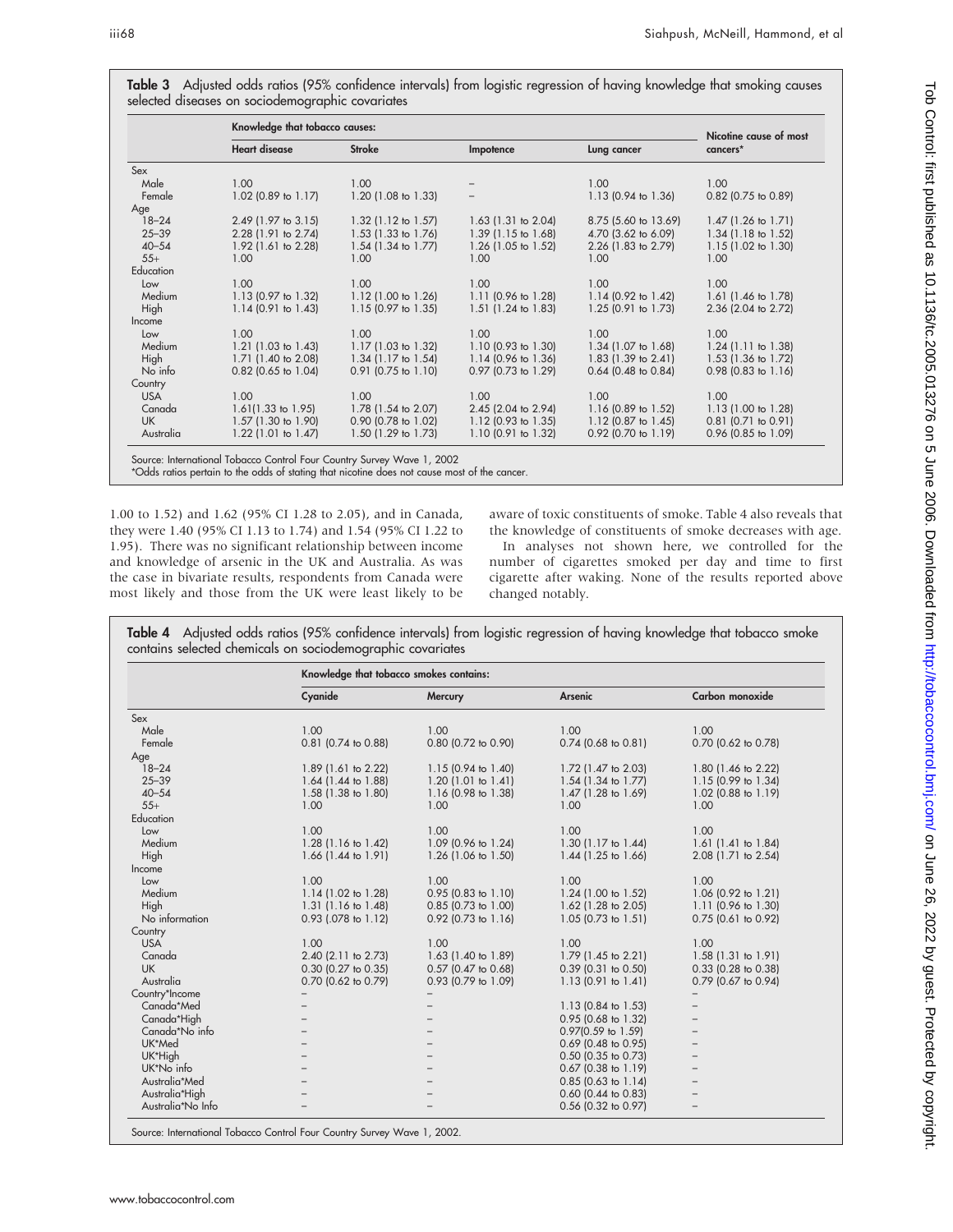#### **DISCUSSION**

We used nationally representative samples of smokers from the USA, Canada, the UK and Australia and showed that lower SES is associated with less knowledge of health effects of smoking and toxic constituents of smoke. Our findings about awareness of health effects were consistent with previous research, which was reviewed in the introduction. Ours was the first study to examine SES variations in awareness of toxins in smoke. We note the universality of our findings across the four study countries and hypothesise that similar social variations exist in other high-income countries.

Misapprehension about nicotine was common with over 40% of all smokers believing that nicotine causes most of the cancer. Nearly half of the smokers in the UK and the majority of smokers with low SES fostered this belief. It is important that such misunderstandings are corrected, as smokers who believe that nicotine is carcinogenic are unlikely to choose to use nicotine replacement therapies, which are proven treatments for stopping. It is possible that a small number of smokers believed that nicotine was playing a role in the development of cancer because of its role as the addictive substance keeping people smoking. Further research is needed to explore this.

SES variations in the knowledge that tobacco smoke contains mercury were small because few people were aware of the existence of this substance in tobacco smoke. Mass media campaigns or cigarette pack warning labels have not sufficiently highlighted the fact that tobacco smoke contains mercury. We note that generally education had a stronger effect than income, where knowledge was limited (for example, knowledge about impotence, cyanide, mercury, and nicotine as a cause of cancer), and a weaker effect than income, where knowledge was widespread (for example, knowledge about heart disease and lung cancer). The only knowledge item that did not conform to this pattern related to carbon monoxide. We speculate that when knowledge of the health effects of a substance first becomes available, higher educated groups gain that knowledge faster. They are better skilled to obtain information and use information technology, and have a wider knowledge of and access to sources of information.

It is notable that among the four countries, smokers in Canada had the highest level of awareness of the harms of smoking and toxic compounds in smoke. This is most likely due to the strong anti-smoking education campaigns in Canada. In 2001, Health Canada announced the commencement of a five-year \$480 million programme to bolster existing tobacco control campaigns. About 40% of the budget is allocated to mass media campaigns targeting Canadians of all ages.32 Canada has one of the most progressive warning labels on cigarette packs in the world. Under Canadian law, 16 rotated picture based warnings are required in the top 50% of the front and back of the cigarette package. The graphic pictures include a diseased mouth, a lung tumour, a brain after a stroke, a damaged heart, and a limp cigarette as part of an impotence warning. In addition, there are 16 rotated interior messages. On the side of the package, there is a range of yields for six substances. Cigarette packs in the USA, UK and Australia contain text warnings. Graphic warnings are expected to be introduced in Australia within two years and in the UK within five years. Package warning labels for health effects and smoke constituents have been linked to greater health knowledge among Canadian, US, UK, and Australian smokers (see Hammond et  $al^{33}$  in this supplement). Furthermore, research might examine SES differences in: knowledge of the health effects of the constituents of tobacco smoke; the health effect of environmental tobacco smoke; myths about smoking (for example, exercise or

## What this paper adds

The majority of people are aware of the association of smoking with heart disease and lung cancer. Awareness that smoking causes other conditions such as stroke and impotence is rarely reported. Less is known about smokers' knowledge of the constituents of tobacco smoke. A few studies have examined the association of socioeconomic status (SES) with heart disease and lung cancer and have reported a positive relationship.

Higher education was associated with higher awareness that smoking causes heart disease, stroke, impotence and lung cancer. Higher education was also associated with the knowledge that smoke contains cyanide, mercury, arsenic and carbon monoxide. Results also revealed that awareness of harms of smoking was generally the highest in Canada and the lowest in the UK, which is most likely due to the strong anti-smoking education campaigns in Canada.

vitamins undo most smoking effects); and smokers' perception of their risk of developing smoking related diseases.

Knowledge acquisition and increases in knowledge are among the first steps in the process of behaviour change.<sup>34</sup> This research suggests that the least educated and least well-off smokers are least aware of smoking harms. They are also the most addicted to nicotine<sup>1 35</sup> and least likely to be able to quit.<sup>36</sup> There is a need to improve knowledge of the dangers of smoking among the disadvantaged segments of the population. However, while knowledge is a prerequisite for behaviour modification, it would be naïve to assume that knowledge alone would lead to successful cessation. Qualitative research suggests that prevalence of smoking is higher and cessation rates are lower among lower SES groups partly because of lack of social support for quitting, having many friends who smoke, having little opportunity for respite, living in unsafe and unpleasant social environments, living in communities with pro-smoking norms, being isolated from mainstream antismoking norms, and because smoking can foster social participation and belonging.<sup>37</sup> <sup>38</sup> Thus, lower awareness of the harms of smoking is only one of many reasons for the higher prevalence of smoking among lower SES groups. A successful tobacco control strategy for disadvantaged groups would need to address their life circumstances and social environment, in addition to educating them of the health consequences of smoking.

#### ACKNOWLEDGEMENTS

We wish to thank Karen Burns for her research assistance. This research was funded by grants from the US National Cancer Institute/NIH (from the Roswell Park Transdisciplinary Tobacco Use Research Center (TTURC), P50 CA111236, and from RO1 CA100362), the Canadian Institutes for Health Research (57897), Robert Wood Johnson Foundation (045734), the Australian National Health and Medical Research Council (265903), Cancer Research U.K. (C312/ A3726), the Australian Commonwealth Department of Health and Ageing, the Centre for Behavioural Research and Program Evaluation of the National Cancer Institute of Canada/Canadian Cancer Society, the Canadian Tobacco Control Research Initiative, and the Victorian Health Promotion Foundation (VicHealth).

#### Authors' affiliations .....................

M Siahpush, Centre for Behavioural Research in Cancer, The Cancer Council Victoria, Carlton, Victoria, Australia

A McNeill, Department of Epidemiology and Public Health, University College London, London, UK

D Hammond, Department of Health Studies and Gerontology, University of Waterloo, Waterloo, Ontario, Canada

G T Fong, Department of Psychology, University of Waterloo, Canada